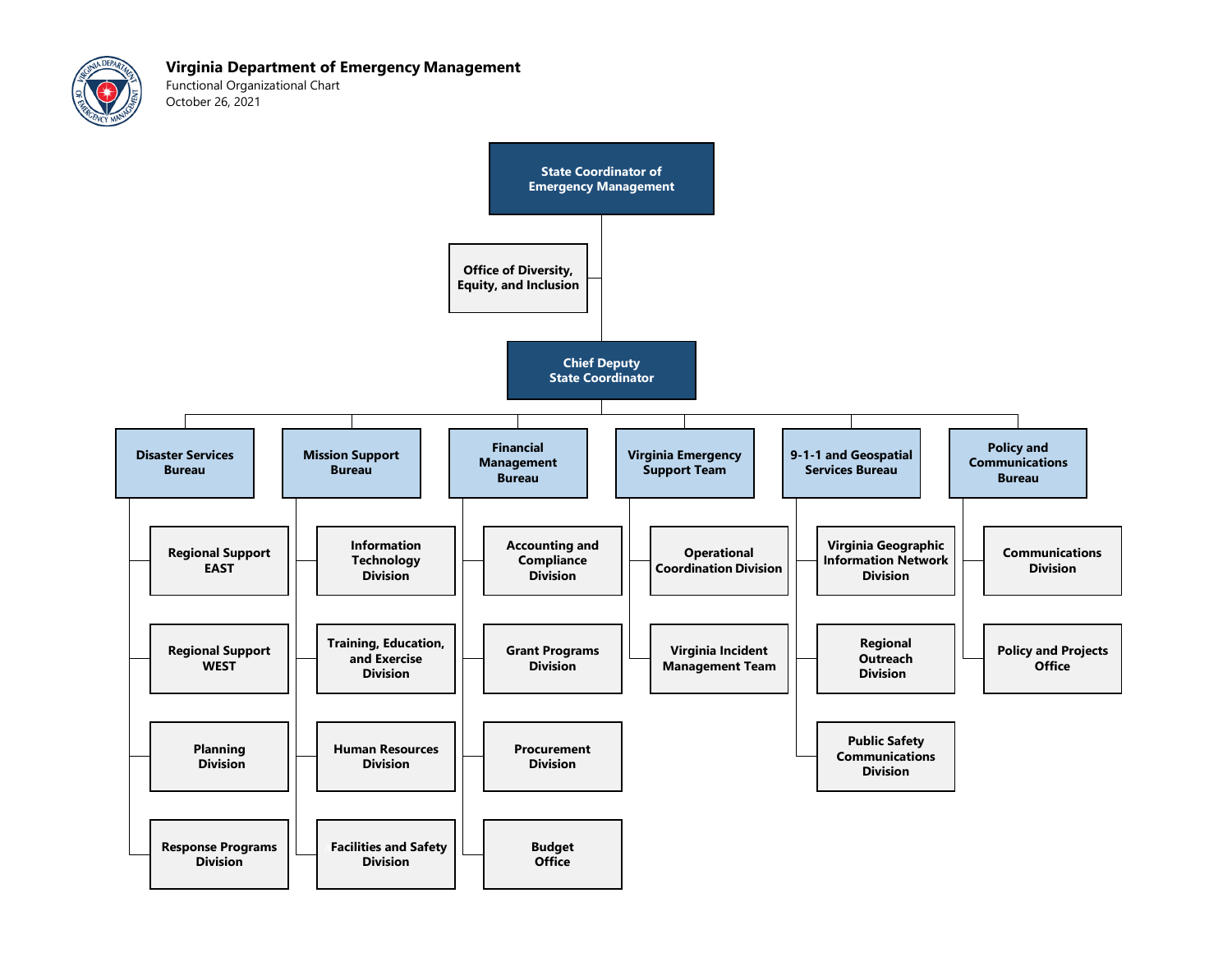

Organizational Chart – Office of the State Coordinator October 26, 2021



## Policy and Communications

Bureau

Dillon Taylor Chief of Staff and Sr. Counsel 00279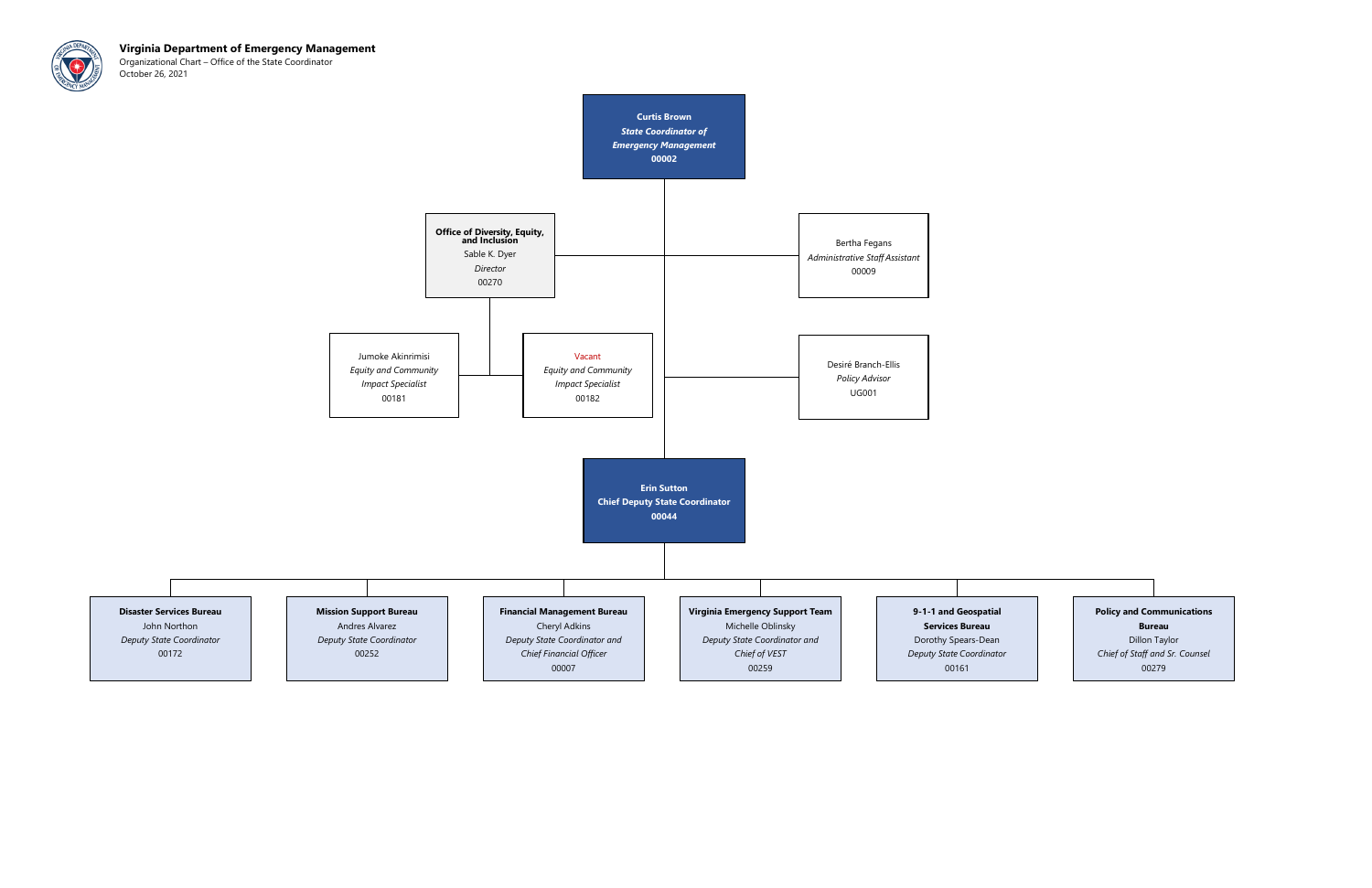

Organizational Chart – Disaster Services Bureau – Chart 1 of 3 October 26, 2021

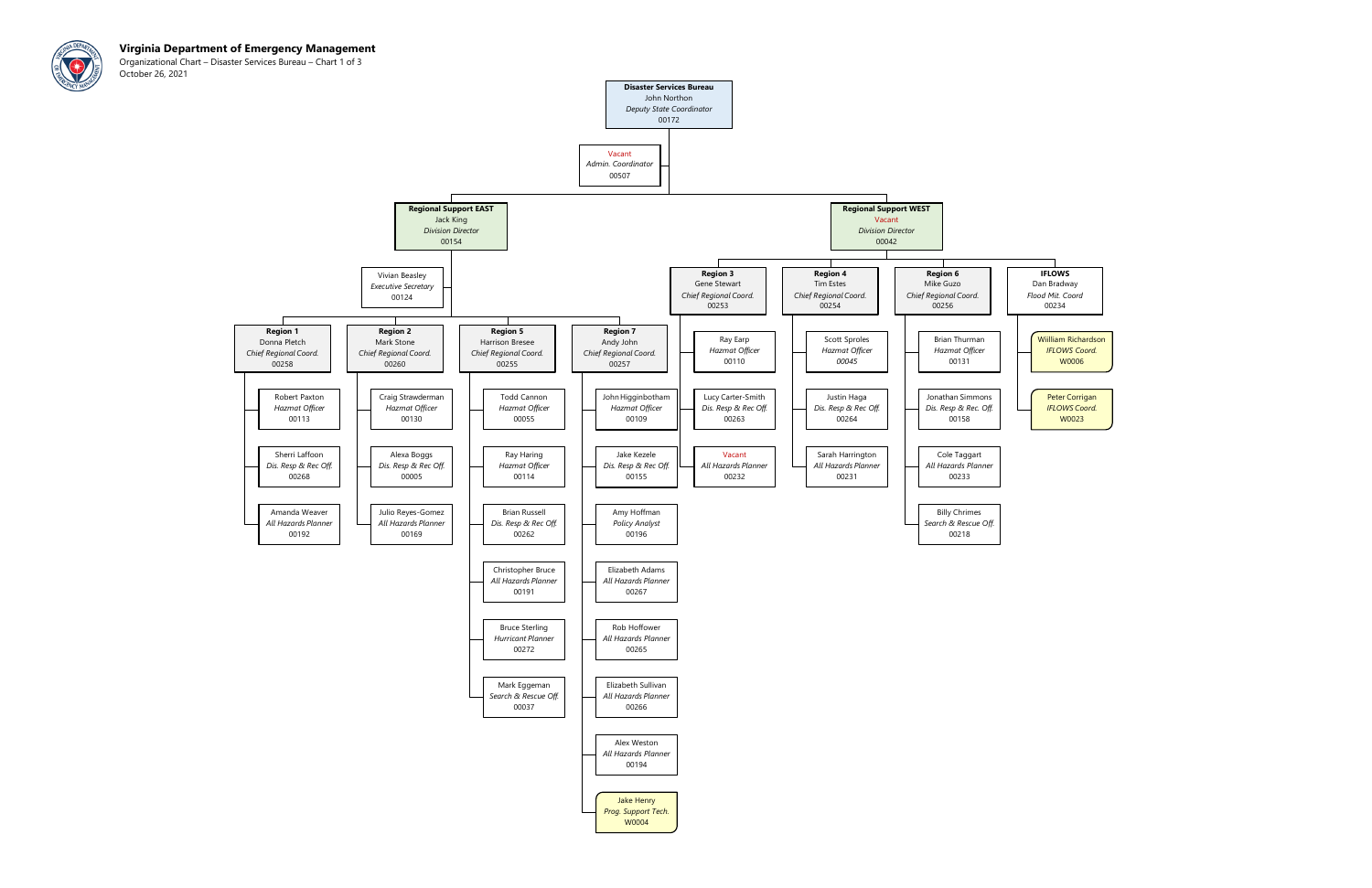

Virginia Department of Emergency Management Organizational Chart – Disaster Services Bureau – Chart 2 of 3 October 26, 2021

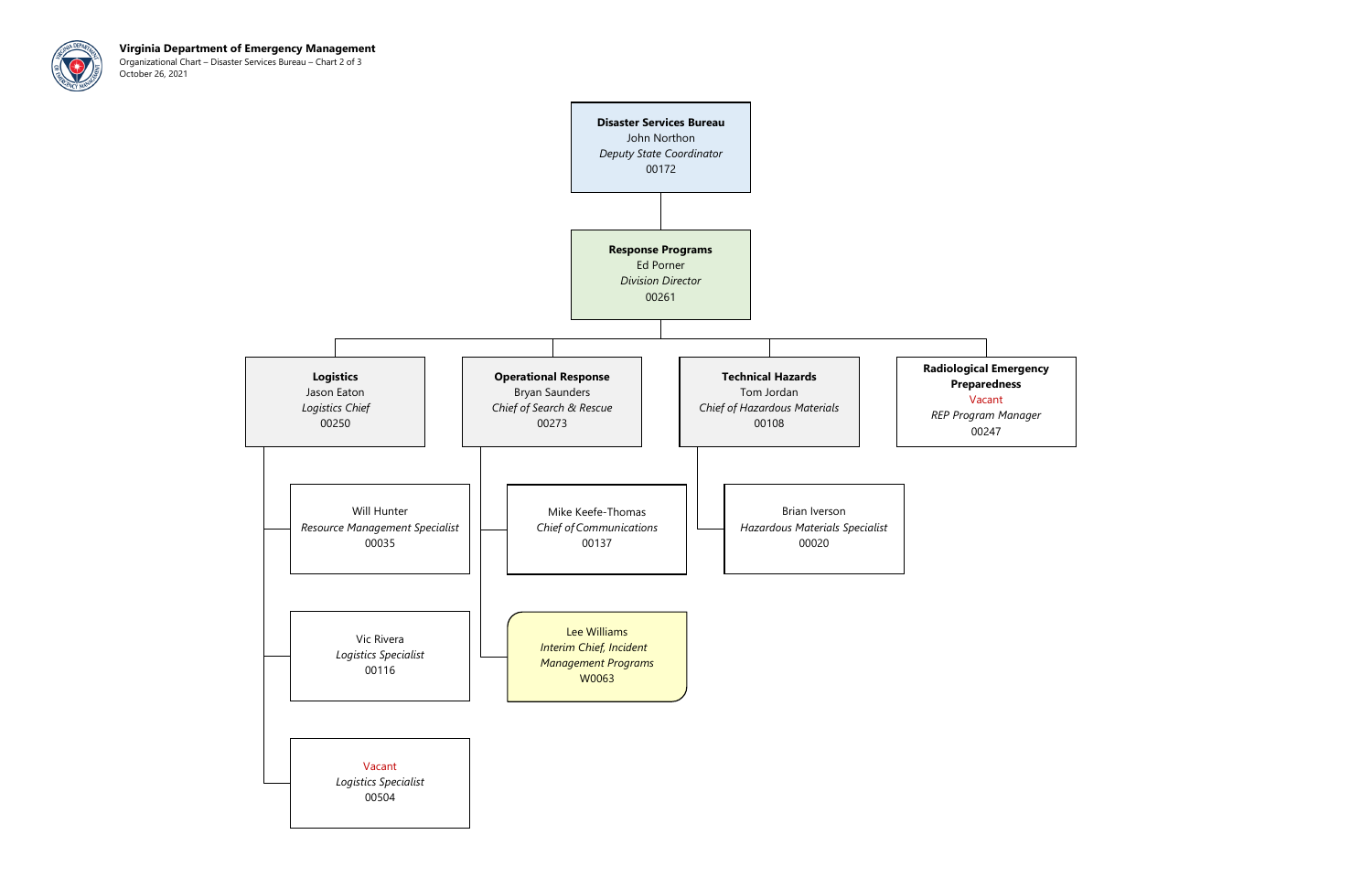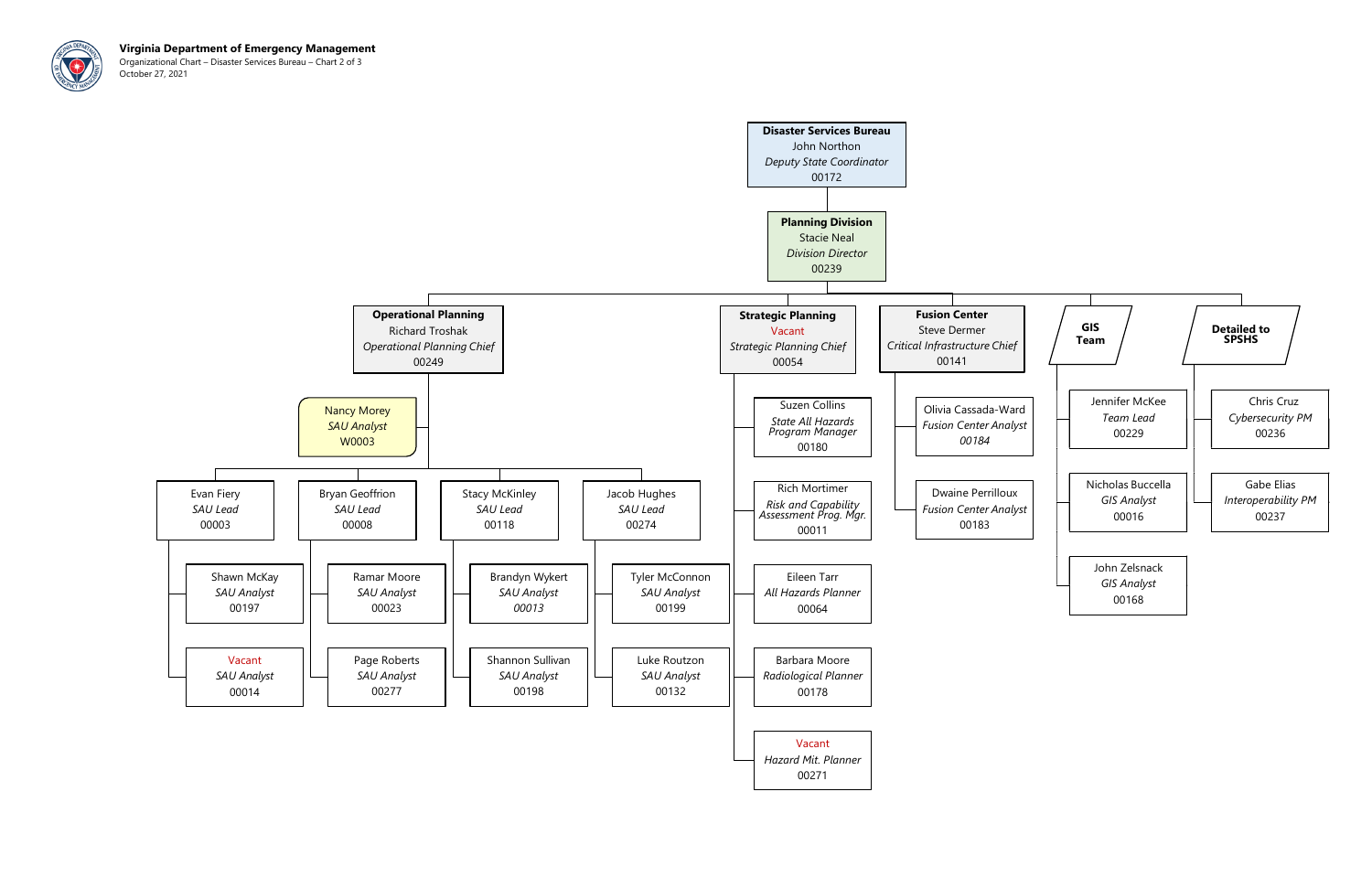

Virginia Department of Emergency Management Organizational Chart – Mission Support Bureau October 26, 2021

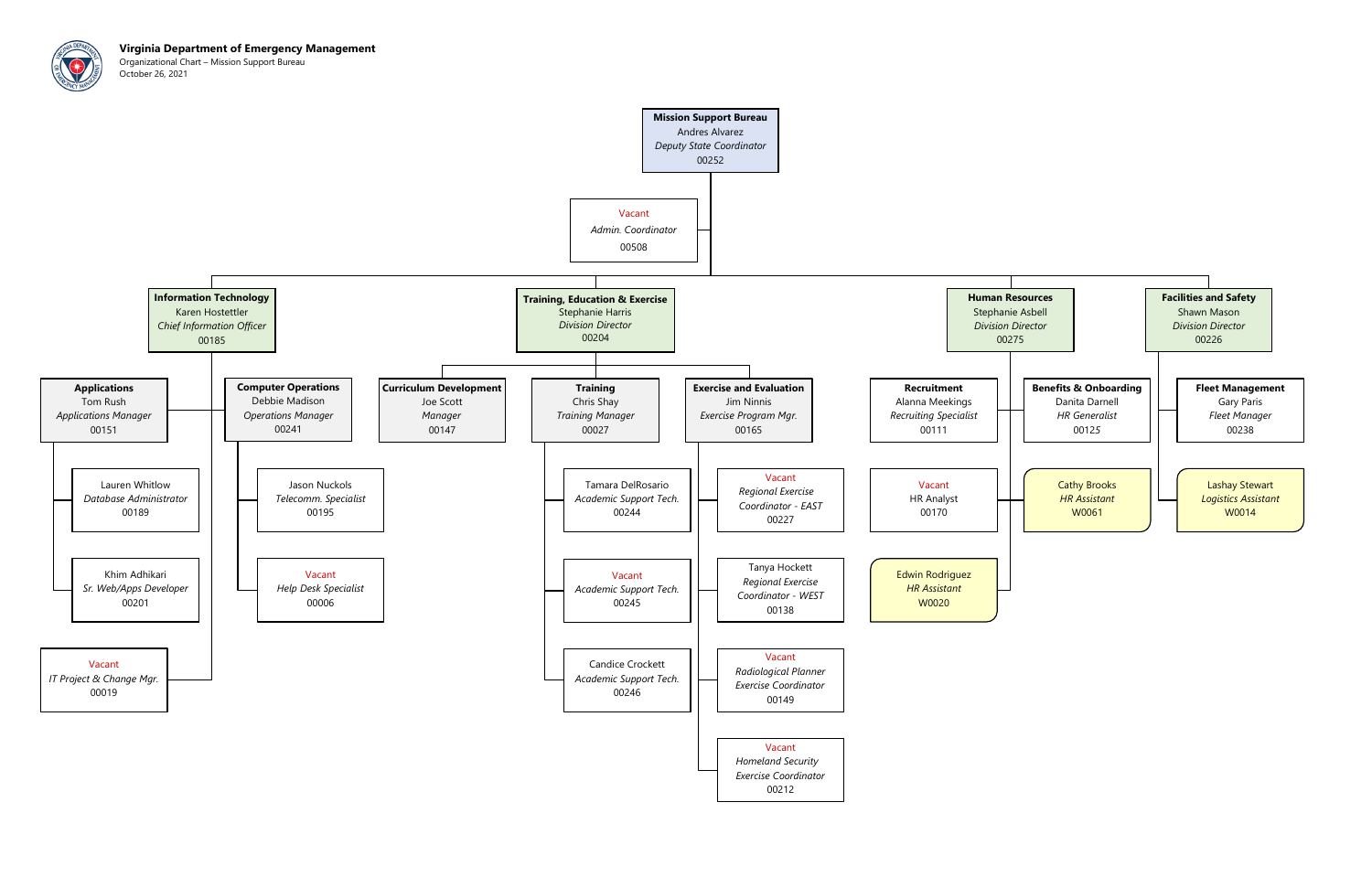

Organizational Chart – Financial Management Bureau October 26, 2021

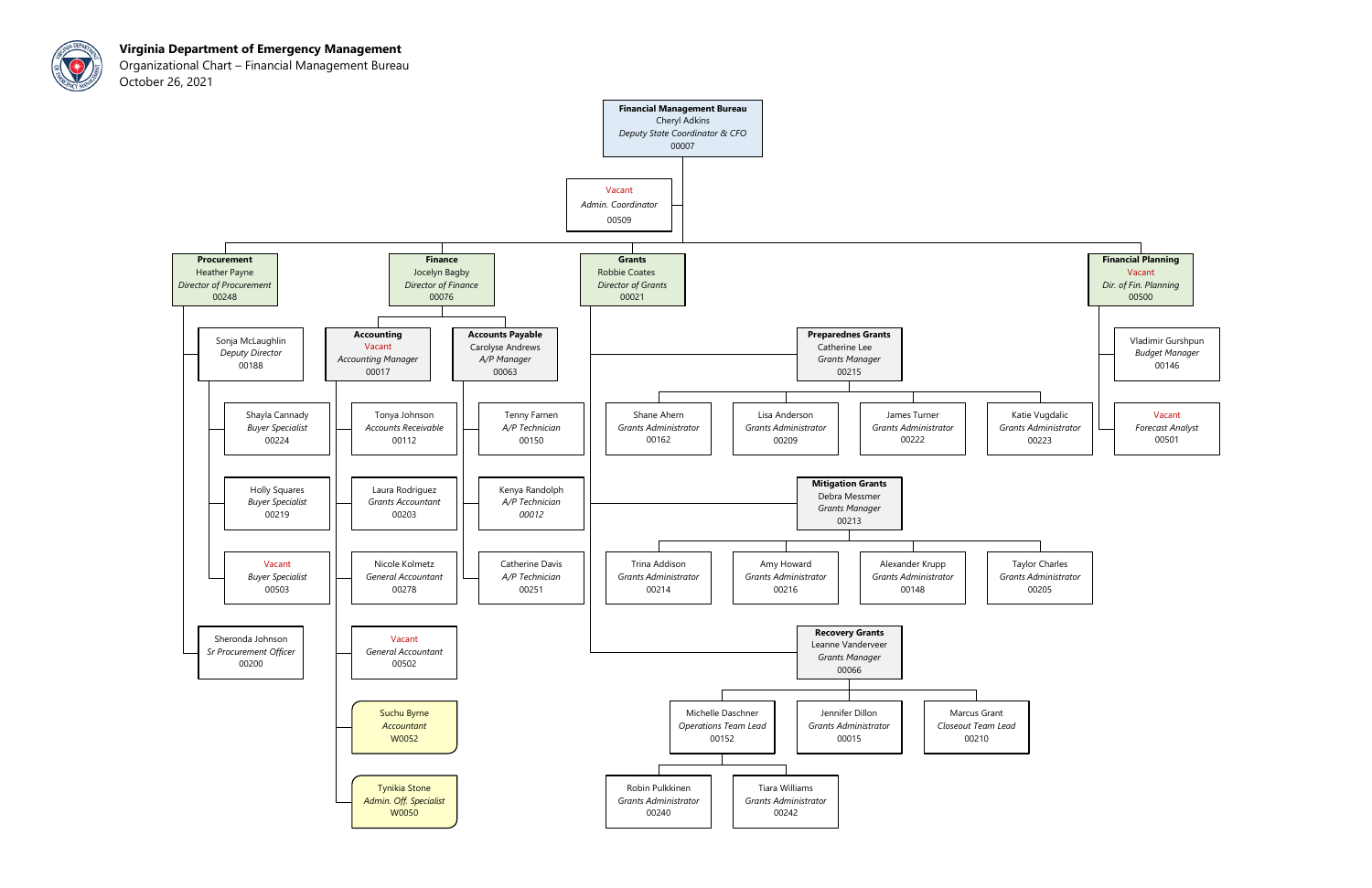

Virginia Department of Emergency Management Organizational Chart – Virginia Emergency Support Team October 26, 2021

## Virginia Incident Management Team



Mike Anderson

**Director** 

## Outreach & Plans

## Vacant

IMT Coordinator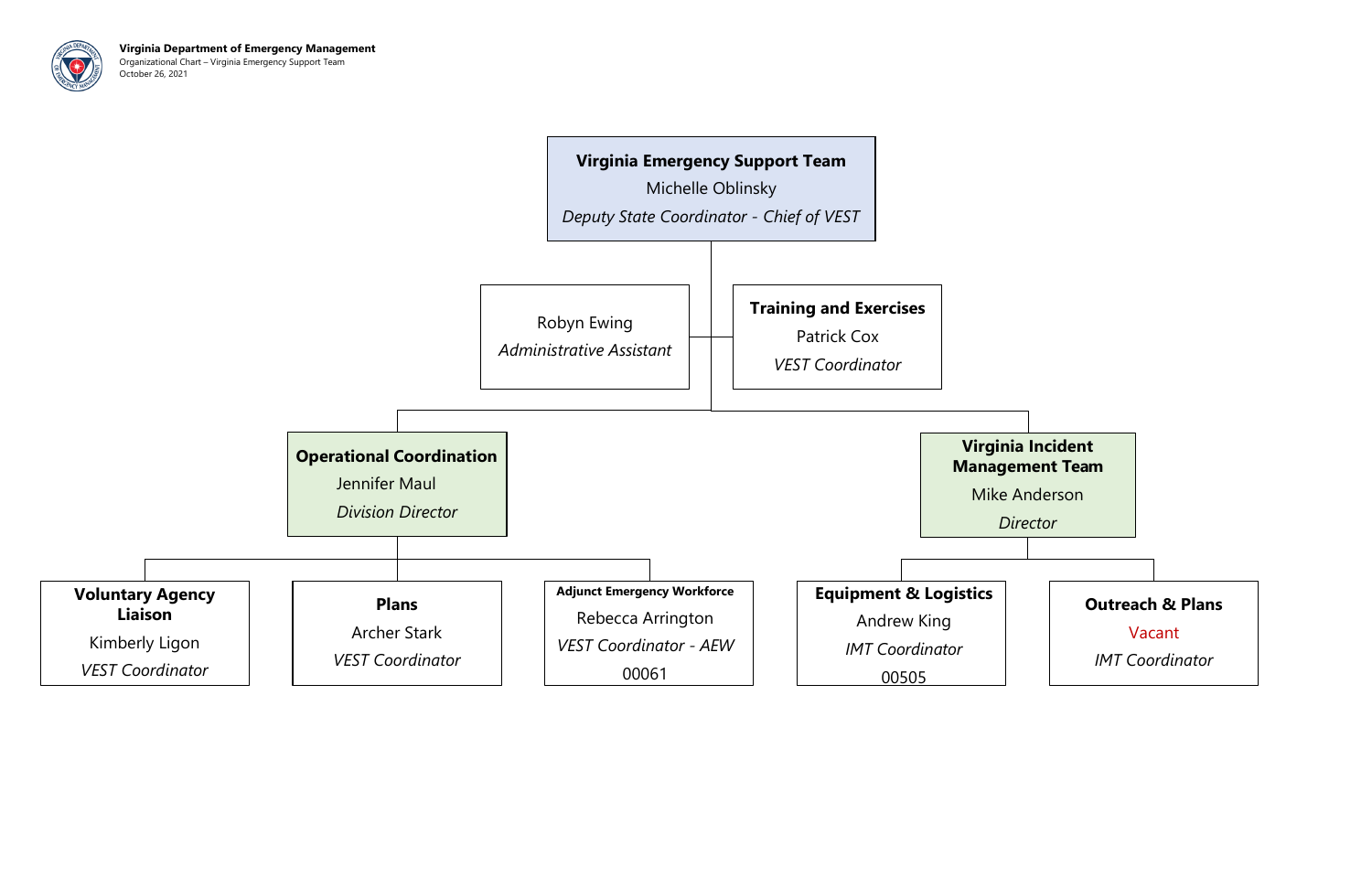